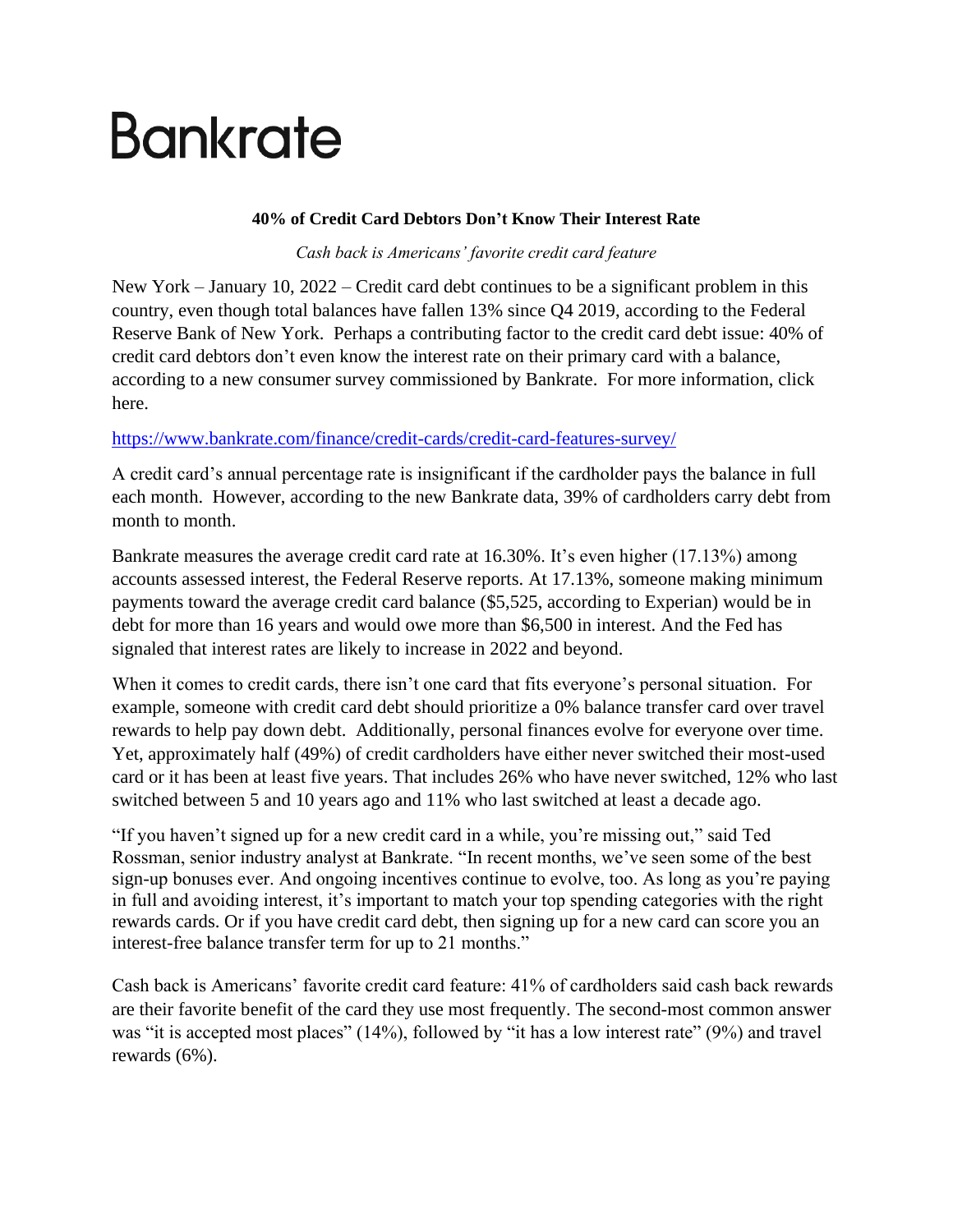Even among balance carriers, cash back was the most popular answer (30%), ahead of "it is accepted most places" (18%) and "it has a low interest rate" (13%).

Rossman notes, "It's a big mistake to chase rewards if you're carrying credit card debt from month to month. The average credit card [charges more than 16%,](https://nam02.safelinks.protection.outlook.com/?url=https%3A%2F%2Fwww.bankrate.com%2Ffinance%2Fcredit-cards%2Fcurrent-interest-rates%2F&data=04%7C01%7Ckyates%40bankrate.com%7Cd726580e14ef4a26639008d9b8d39892%7C4289d6102cfd46218c9644a1518ddb0a%7C0%7C0%7C637744041200084146%7CUnknown%7CTWFpbGZsb3d8eyJWIjoiMC4wLjAwMDAiLCJQIjoiV2luMzIiLCJBTiI6Ik1haWwiLCJXVCI6Mn0%3D%7C3000&sdata=RmqKD1jwXsliXNvDLUbGo%2FPR04h1oTtMxYGV9Imtlow%3D&reserved=0) so the math doesn't work out in your favor. Even the most generous cash back cards tend to give no more than 5% cash back – and that's on select categories, not on all of your purchases. It's hard to top an overall return of about 2% cash back. That's nice if you're able to pay in full and avoid interest, but if you have credit card debt, it's much better to prioritize a debt payoff strategy."

Possibly taking advantage of new benefits, 21% of credit card users changed their most-used card within the past year. Among them, 53% say they switch frequently. For 47%, it was the first time they had swapped their primary credit card in a while. Banks originated 53.1 million credit card accounts through September 2021 (the most recent data that is available). That's a record pace, according to Equifax.

The older you are, the more likely you are to have stuck with the same credit card year after year. 25% of boomers with credit cards have never changed their most-used card and 31% switched but it was at least five years ago. But many younger adults are guilty of complacency as well. For instance, 27% of millennial credit cardholders have never switched their primary card and another 16% have switched but it was at least five years ago.

For the complete list of winners in the credit cards category of the 2022 Bankrate Awards, please visit: <https://www.bankrate.com/awards/best-credit-cards-of-2022/>

## *Methodology*

*Bankrate.com commissioned YouGov Plc to conduct the survey. All figures, unless otherwise stated, are from YouGov Plc. Total sample size was 2,764 adults, including 2,049 credit cardholders and 804 who carry credit card debt from month to month. Fieldwork was undertaken December 1-3, 2021. The survey was carried out online and meets rigorous quality standards. It employed a non-probability-based sample using both quotas upfront during collection and then a weighting scheme on the back end designed and proven to provide nationally representative results.*

## **About Bankrate.com**

Bankrate has guided savers and spenders through the next steps of their financial journeys since 1976. Whether it's rates or information on mortgages, investing, credit cards, personal loans, insurance, taxes or retirement, the company offers various free resources to help consumers reach their goals. From product comparison tools to award-winning editorial content, Bankrate.com provides objective information and actionable next steps. Bankrate.com also aggregates rate information from over 4,800 institutions on more than 300 financial products, with coverage in more than 600 local markets. It's why over 100 million people put their trust in Bankrate.com every year.